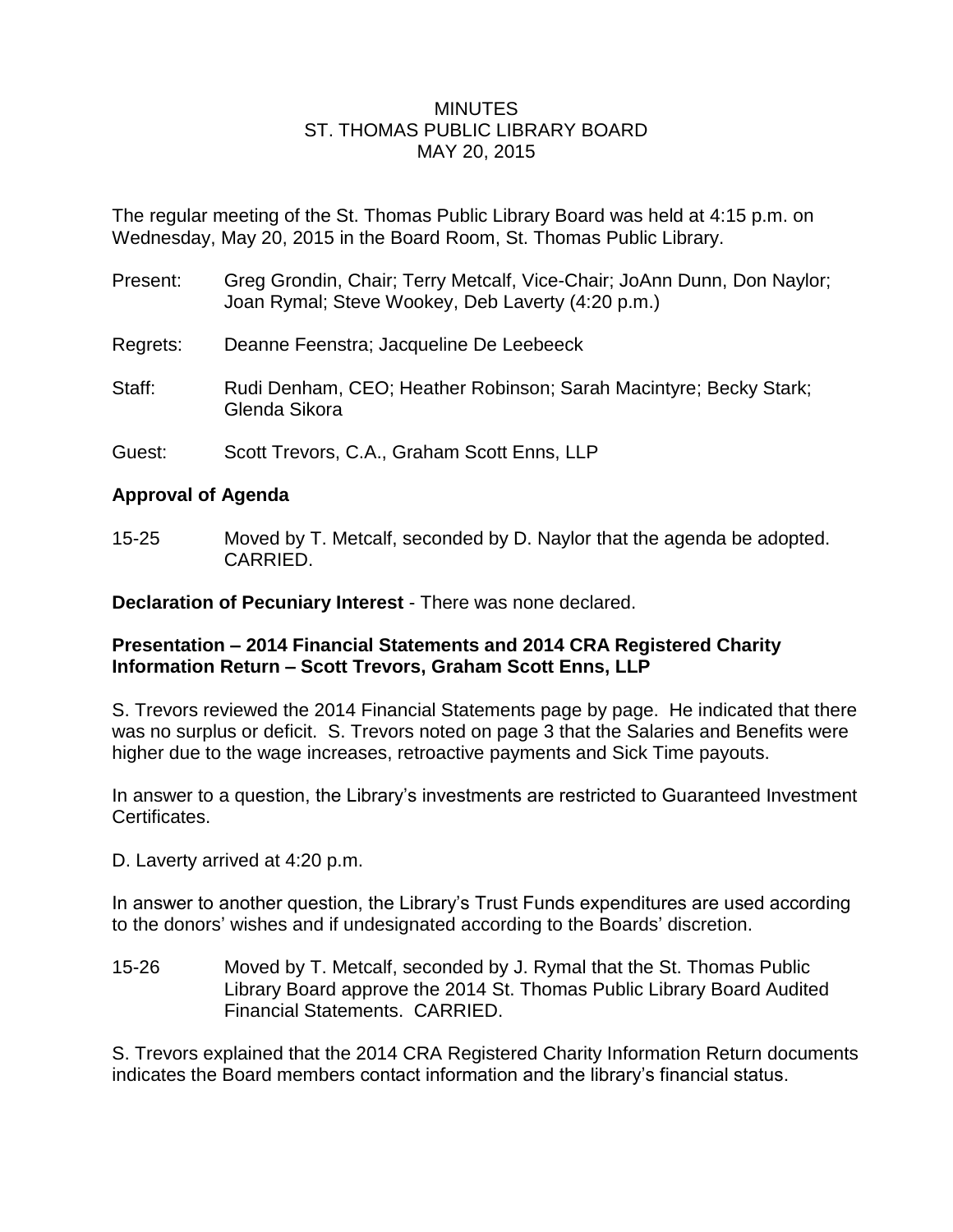-2-

15-27 Moved by T. Metcalf, seconded by D. Naylor that the St. Thomas Public Library Board approve the 2014 St. Thomas Public Library Board CRA Registered Charity Information Return. CARRIED.

## **Minutes of April 15, 2015**

15-28 Moved by D. Naylor, seconded by J. Rymal that the Minutes of the Meeting of April 15, 2015 be approved, with the following amendment:

> Page 3 – Revenue and Expenditure Statement – March 31, 2015 T. Metcalf advised the Board that Machine Readable Media and Technical Services are generally one time payments, and spent early in the year. CARRIED.

## **Matters Arising from the Minutes** – There were none.

## **Reports - Staff**

CEO's Report - Received for information.

## JJEC Terms of Reference

Although we had hoped to have the Joint Job Evaluation Committee Terms of Reference ready sooner, we are still working on them for Board approval.

#### Staff Development Day

15-29 Moved by T. Metcalf, seconded by J. Rymal that the St. Thomas Public Library Board approve the closing of the library for a Staff Development Day on Wednesday, June 3, 2015. CARRIED.

Canada 150 Community Infrastructure Program" - Letter from Stephen Harper The CEO read the following portion of the announcement.

"In 2017, Canada will mark the 150<sup>th</sup> anniversary of Confederation. This milestone will provide an opportunity to celebrate Canada's history, heritage, values and future. It is a historic opportunity for Canadians to connect with our past, celebrate our achievements and create a lasting legacy.

"To this end, on May 15, 2015, Prime Minister Stephen Harper announced \$150 million for the new Canada 150 Community Infrastructure Program, which will provide significant support for community and cultural infrastructure across the country as a way to celebrate Canada's sesquicentennial.

"The program will provide support for the renovation, expansion and rehabilitation of existing infrastructure that provides community and cultural benefits for the public. Projects under the following categories may be eligible: community centres (including Royal Canadian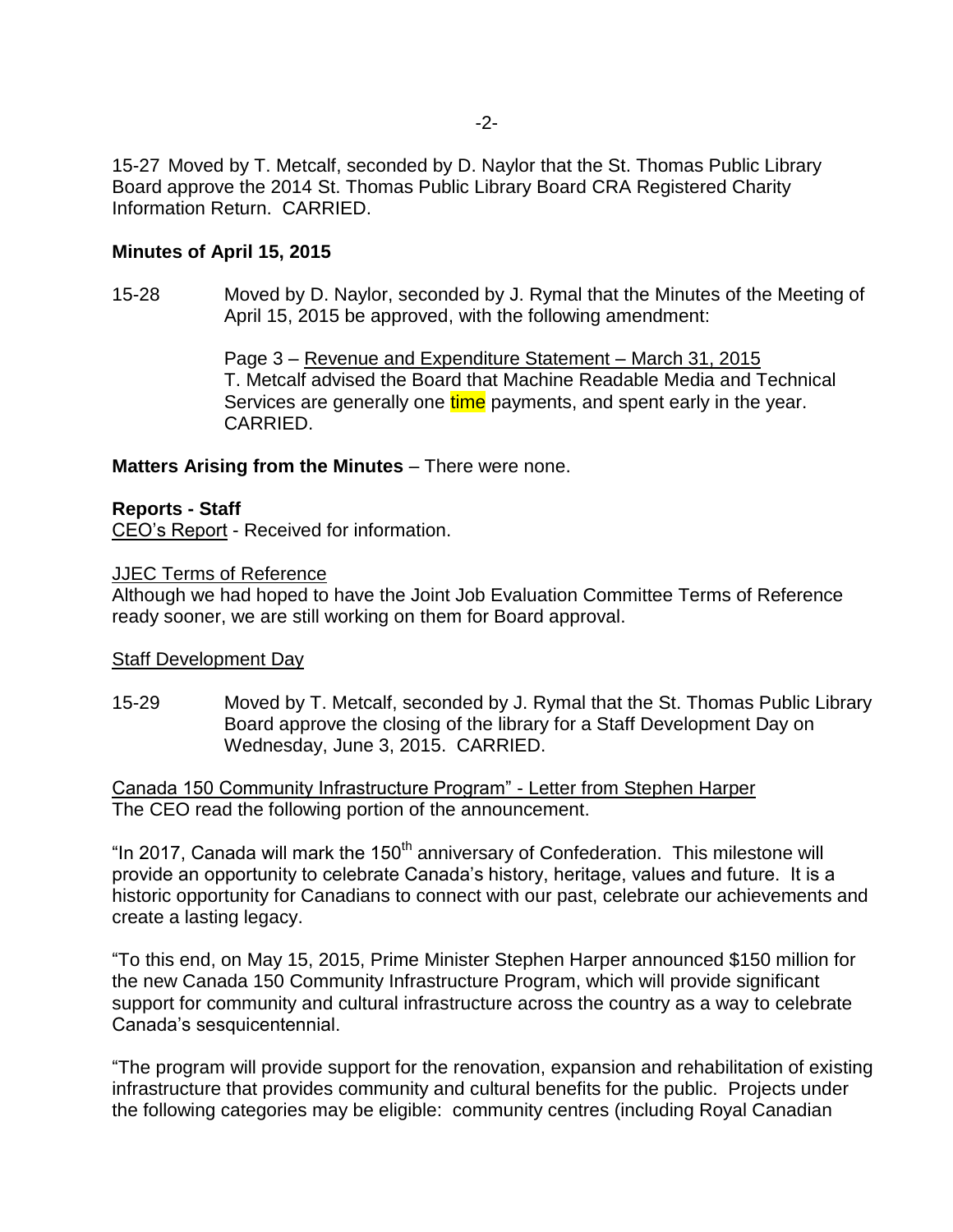Legions), cultural centres and museums, parks, recreational trails, libraries, recreational facilities, tourism facilities, docks, cenotaphs and other existing community infrastructure."

The City Department Heads will be discussing possible projects at the management meeting of May 21, 2015.

Elevator - There is no update.

#### Update - Leaking Roof

There are two issues regarding the roof. One is that the roof surface is inappropriate for a flat roof that is walked upon and the other issue is that there was damage to the roof caused by the skylight installation. We are working with City Property Maintenance staff to determine whether the additional cost of repairs should be covered by the installers.

Library Activities Public Services Librarian Report - Received for information.

H. Robinson reported that the Library has received from the Ontario Genealogical Society, Elgin Branch a donation of \$500 to be used towards the purchase of a new reader printer.

The Board noted that the Public Services Librarian's report was very good.

Systems and Public Services Librarian Report – Received for information.

#### ILS Migration

Staff are making progress regarding access to the Library's database from the OLC Hosting provider. A letter from the Library's lawyer is being pursued.

Creators' Community Proposal – Received for information.

In an answer to a question, the costs for 3D prints and vinyl cuts reflects today's costs and is open for review in the future.

Lending Laptop Proposal – Received for information.

S. Macintyre clarified that the laptops will be lent to the public for inhouse use only. Envisionware regulates the time of the session and the Deep Freeze software deletes the history and reverts it back to default mode.

Outreach and Community Development Librarian Report - Received for information.

Friends Book Sales Report – April 2015 - Received for information.

Friends Liaison Report - May 2015 - Received for information.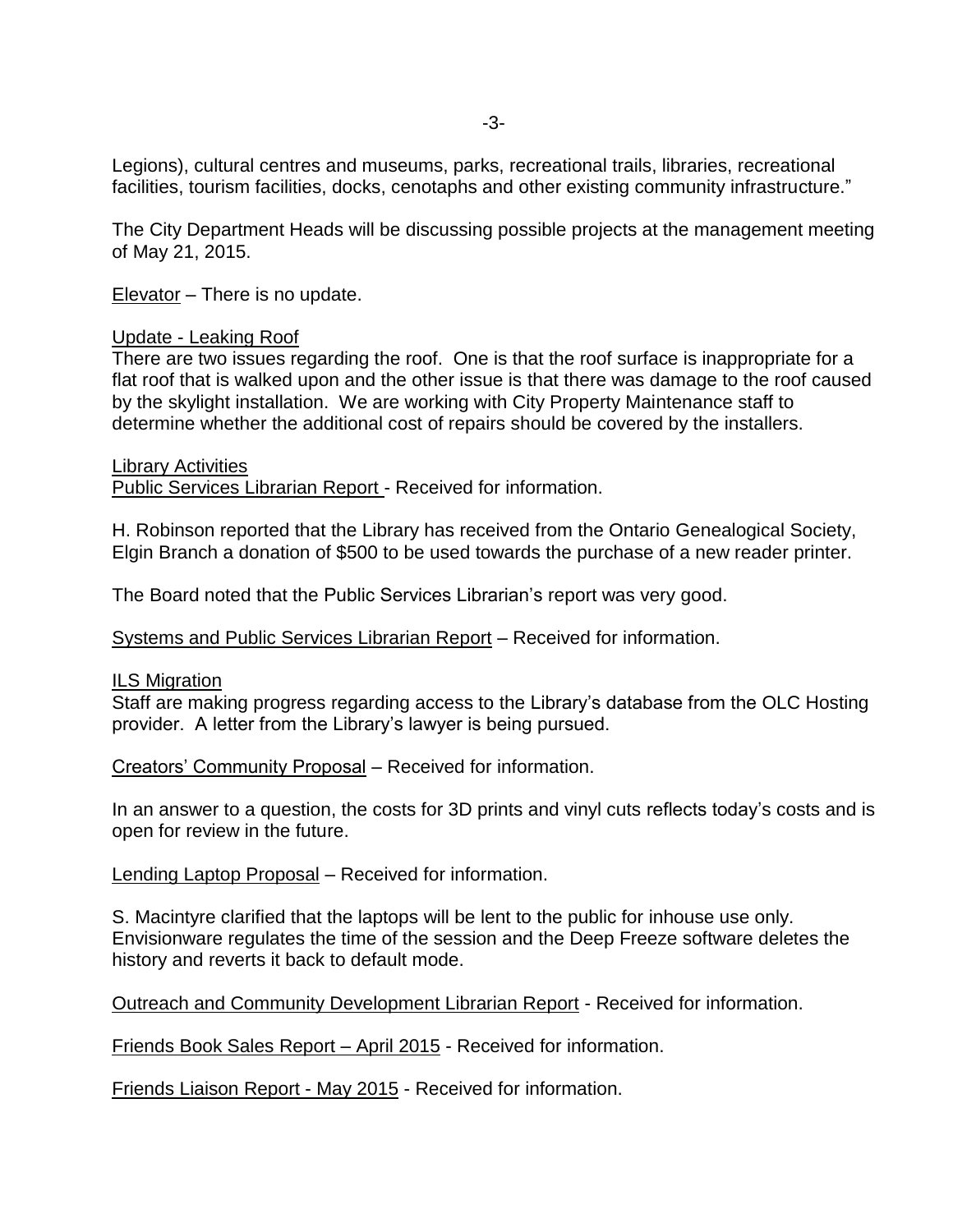## **Reports - Standing Committees** Finance

Revenue and Expenditure Statement – January 1 to April 30, 2015 – Received for information.

15-30 Moved by T. Metcalf, seconded by J. Rymal that the St. Thomas Public Library Board approve the Revenue and Expenditure Statement January to April 30, 2015. CARRIED.

Trust Fund Report – April 30, 2015 – Received for information.

15-31 Moved by T. Metcalf, seconded by J. Dunn that the St. Thomas Public Library Board approve the Trust Fund Report of April 30, 2015. CARRIED.

Appointment of the Auditors

15-32 Moved by T. Metcalf, seconded by S. Wookey that the St. Thomas Public Library Board appoint the firm of Graham Scott Enns, LLP auditors for the fiscal year 2015. CARRIED.

Southern Ontario Library Service

SOLS Report – April 25, 2015 – Received for information.

SOLS – We ensure libraries meet a minimum standard of service – Received for information.

SOLS – We ensure libraries have equitable access to worldwide library collections and e-resources – Received for information.

SOLS – We ensure that libraries have well-informed and skilled staff – Received for information.

Board members congratulated T. Metcalf who was elected the SOLS Council Chair.

Personnel

Personnel Committee Minutes – April 21, 2015 – Received for information.

15-33 Moved by D. Naylor, seconded by J. Rymal that the St. Thomas Public Library Board approve the Personnel Committee Minutes of April 21, 2015. CARRIED.

Public Relations and Fundraising

Public Relations and Fundraising Minutes – May 12, 2015 – Received for information.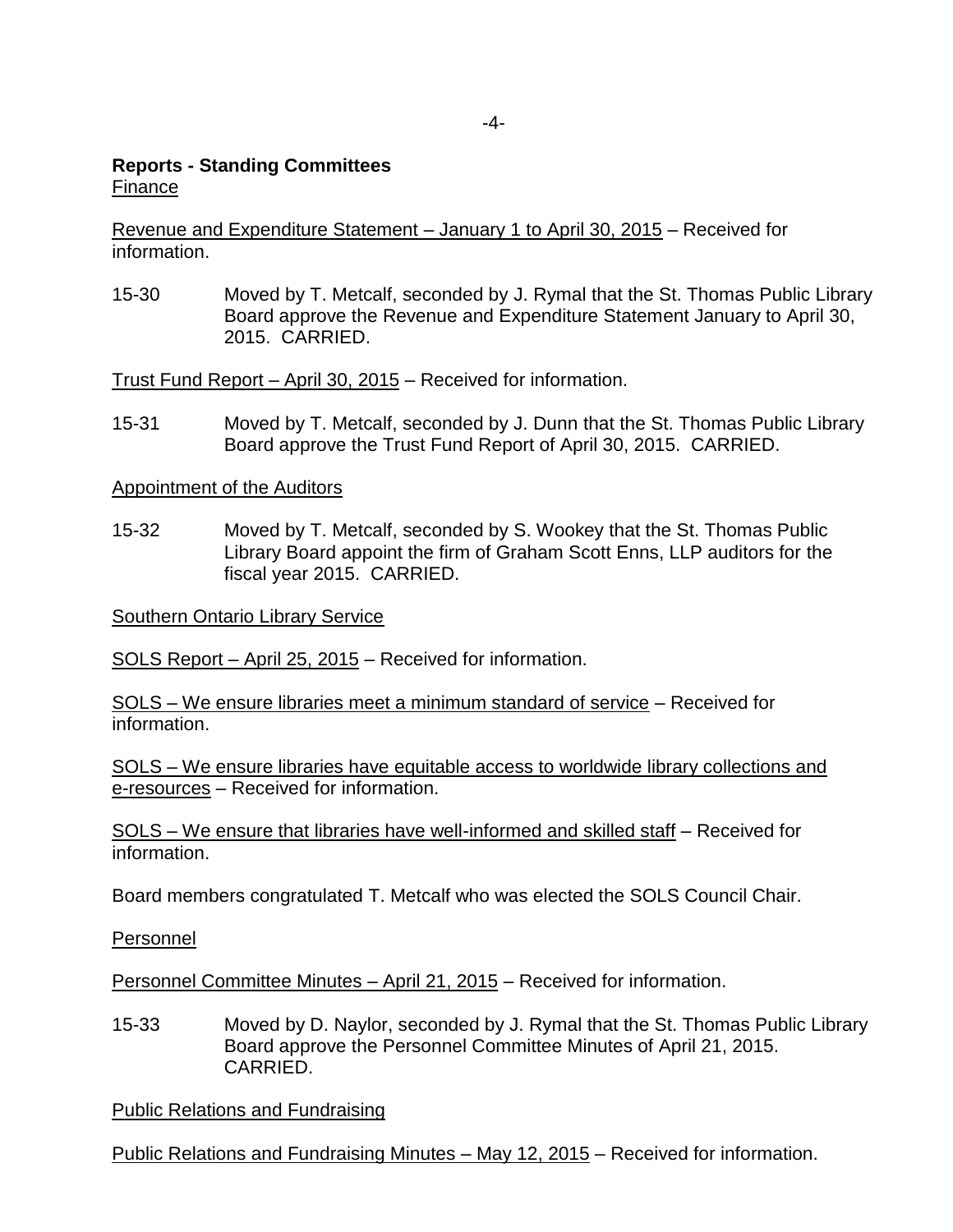15-34 Moved by T. Metcalf, seconded by J. Dunn that the Public Relations and Fundraising Committee Minutes of May 12, 2015 be approved. CARRIED.

It was noted that a Victoria Tea and year-end Gala are proposed as special events.

Federation of Ontario Public Libraries – No report.

## **Correspondence**

Ray Kneeshaw Re: Thank you for Board Room Naming and Plaques in memory of Carolyn Kneeshaw – Received for information.

Terry and Margie Metcalf Re: Thank you for flowers due to passing of Father-in-Law – Received for information.

Ministry of Citizenship, Immigration and International Trade Re: Ontario Medal for Good Citizenship – Received for information.

St. Thomas Community Volunteer Income Tax Program Re: Letter of Thanks – Received for information.

## **Policies**

Dress Code Policy – Received for information.

15-35 Moved by T. Metcalf, seconded by J. Rymal that the St. Thomas Public Library Board approve the revised Dress Code policy. CARRIED.

Volunteer Policy – Received for information.

15-36 Moved by T. Metcalf, seconded by D. Naylor that the St. Thomas Public Library Board approve the revised Volunteer policy. CARRIED.

Technology Lending Guidelines and Agreement Policy – Received for information.

S. Macintyre noted that the laptops are available for training sessions anywhere in the Library.

- S. Wookey departed at 4:45 p.m.
- 15-37 Moved by T. Metcalf, seconded by J. Dunn that the St. Thomas Public Library Board approve the Technology Lending Guidelines and Agreement. CARRIED.